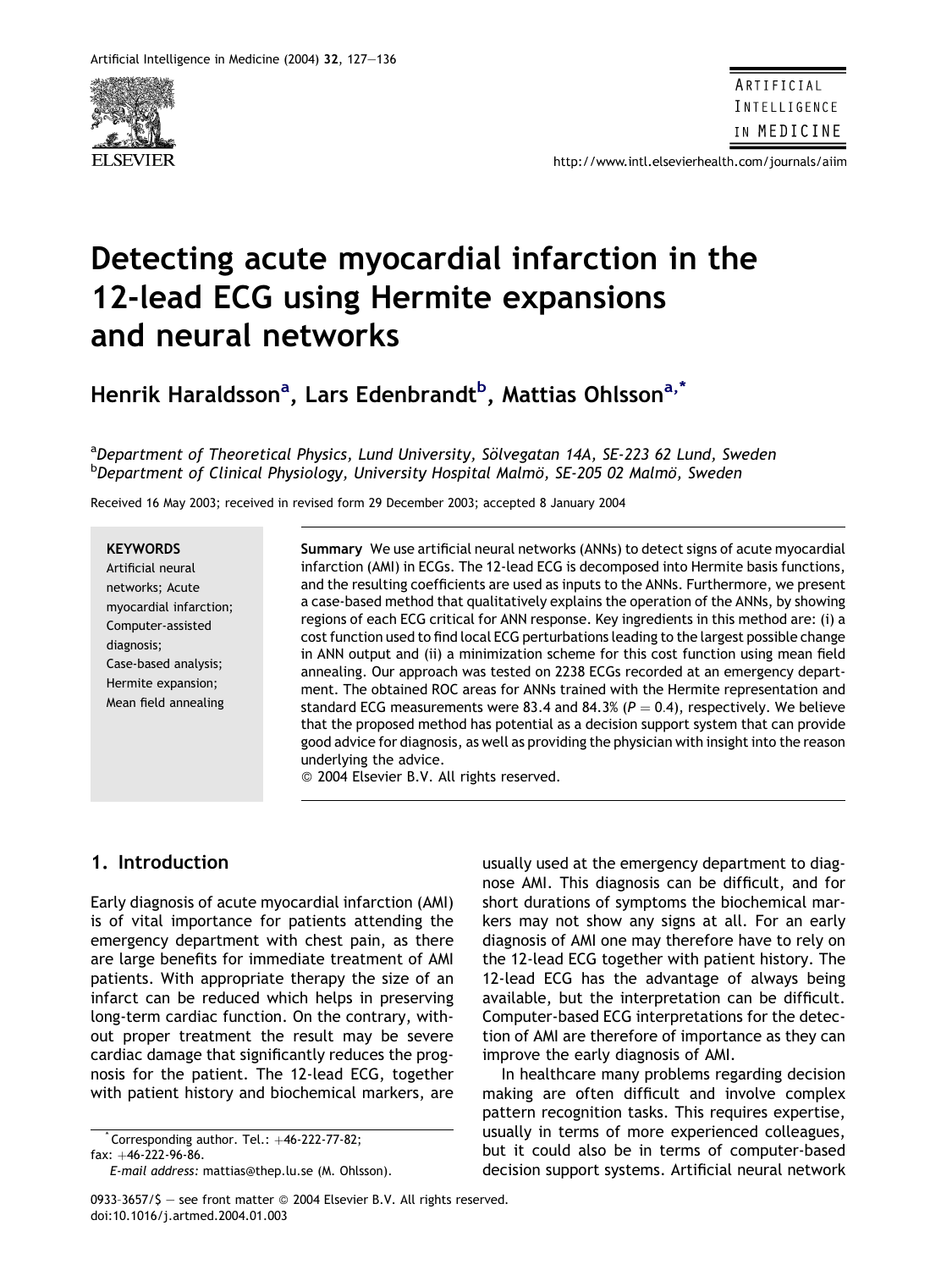<span id="page-1-0"></span>(ANN) is a technology that has turned out to be useful for many biomedical problems occurring in healthcare [\[1\].](#page-9-0) There are several studies where ANNs have been used as a tool for diagnosing AMI. Among the first ones were Baxt [\[2\]](#page-9-0) and Harrison et al. [\[3\]](#page-9-0) that used patient history together with ECG data and clinical findings as inputs to the ANNs. A drawback with the ANN of these studies is that some of the input data may be unavailable at the time of initial patient presentation. Later studies [\[4,5\]](#page-9-0) have developed ANNs with the aim of making a decision support tool that can be used at the emergency department. Using only 12-lead ECG as inputs to the ANNs, Hedén et al. [\[6\]](#page-9-0) were able to detect AMI with a performance better than an experienced cardiologist (10.5% sensitivity increase at a specificity level of 86.3%,  $P < 0.00001$ ). Another study [\[7\]](#page-9-0) showed a small, but statistically significant, increase in performance with serial ECG analysis when diagnosing AMI, again only using the 12-lead ECG as input to the ANN. The advantage of using only the 12-lead ECG is the immediate availability and the possibility of an automated interpretation using computer software included with the ECG recorder. An additional advantage will certainly be obtained if the ECG interpretation method can explain the reasoning behind its findings, thereby increasing the support for the physician diagnosing the patient.

Case-based sensitivity analysis of ANNs can be defined as a way of finding the most influential inputs for a given test case and a trained ANN. This differs from the objective of overall sensitivity analysis which aims at finding the most important inputs for a given problem and its corresponding data set. A method following the latter approach was developed by Baxt et al. [\[8\]](#page-9-0) in connection with the diagnosis of AMI. Their method used a bootstrap technique to estimate input variable effects when diagnosing AMI, which resulted in an impact factor for each input variable. These results may differ from a case-based analysis that aims at finding important inputs for a given test case. The advantage of a case-based approach is that it is possible to indirectly explain how the ANN derived its output. A related approach was developed in [\[9\]](#page-9-0) that aimed at explaining the reasoning behind the ANN, on a casebased level, by finding similar cases. Similarity was measured using the hidden activation of the ANN.

In this paper we have used Bayesian ANNs as a tool for detecting AMI patients using the 12-lead ECG. Furthermore, to explain the reasoning behind the ANN output, a method was developed that aims at showing regions of the ECG important for this particular case. The key ingredients of our approach are: a representation of the ECG using Hermite functions, and a combinatorial optimization problem formulation for finding important ANN inputs.

Each lead of the ECG is expressed as a series of Hermite basis functions [\[10,11\],](#page-9-0) and the coefficients in this series are used as inputs for the ANN. After the training, a small number of the coefficients for a given ECG are perturbed within a limited interval; these perturbations are selected so as to maximize the corresponding change in diagnosis (ANN output). A perturbed ECG is reconstructed from the perturbed coefficients, and by comparing this perturbed ECG to the original one some insight can be gained about the reasoning behind this particular ANN output. The possibility of constructing perturbed ECGs from perturbed ANN inputs is one of the virtues of Hermite decomposition; no such reconstruction is possible in the traditional approach where the feature extraction consists of measuring amplitudes and slopes.

The purposes of this study were to:

- Train ANNs to detect AMI using ECGs represented by Hermite expansion coefficients.
- Use a case-based sensitivity analysis to indicate what regions of an ECG that are most important for the ANN in calculating its output.

# 2. Materials and methods

# 2.1. Study population

This study was based on 12-lead ECGs recorded at the emergency department of the University Hospital in Lund, Sweden, from July 1990 to June 1997. A total of 1119 suitable ECGs were found to originate from patients that were admitted to the coronary care unit and discharged with the diagnosis AMI. This group of ECGs was defined as the AMI group. A random selection of 1119 ECGs among the remaining ones was defined as the control group. This group contained ECGs, recorded at the emergency department, from patients with no diagnosis of ''acute myocardial infarction''. Thus, the control group contains patients admitted to the coronary care unit, but discharged without the AMI diagnosis, and patients that were not admitted to the coronary care unit. Patients with pacemaker and ECGs with severe technical deficiencies were excluded from the study.

This study population was also studied in Hedén et al. [\[6\]](#page-9-0) where a detailed definition of the criteria for diagnosing acute myocardial infarction can be found.

The acute infarction group consisted of 699 ECGs recorded on men and 420 recorded on women. The mean age for this group was  $70.8 \pm 12.4$ . The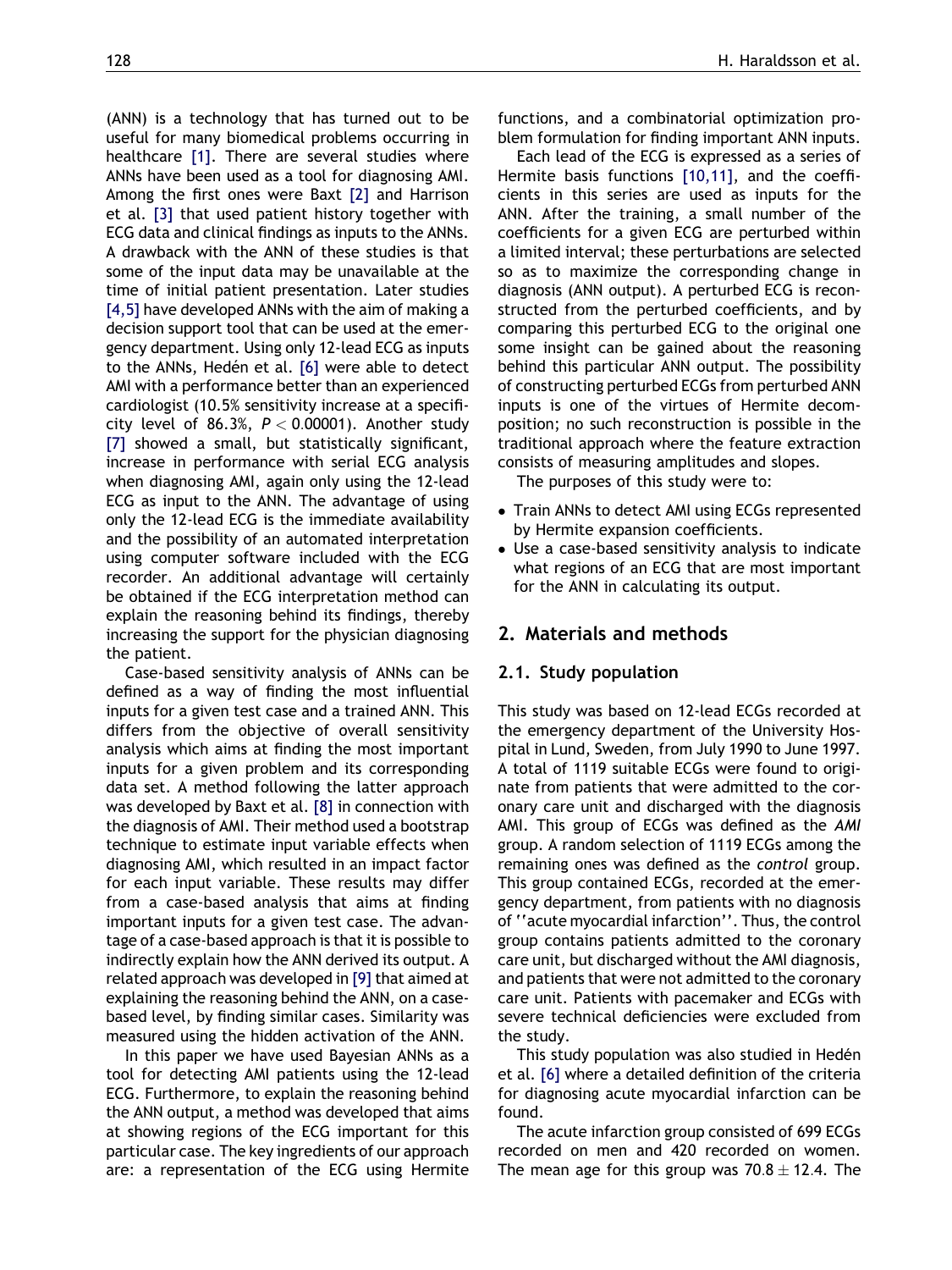corresponding numbers for the control group was 578 men and 541 women with a mean age of  $63.8 \pm 19.0$ .

The total population of 2238 ECGs was further randomly divided into one training set and one test set of 1499 and 739 ECGs, respectively. The training set was used for all algorithm designs and for training the ANN classifiers. No tuning of parameters was based on the test set, whose only purpose was to assess the performance of the methods.

# 2.2. Electrocardiography

The 12-lead ECGs were recorded by the use of computerized electrocardiographs (Siemens-Elema AB, Solna, Sweden). The following six standard measurements, taken from each of the 12 leads, were selected for further analysis using neural networks: ST-J amplitude, ST slope, ST amplitude 2/8, ST amplitude 3/8, positive T amplitude and negative T amplitude. The ST amplitude 2/8 and ST amplitude 3/8 were obtained by dividing the interval between ST-J point and the end of the T wave into eight parts of equal duration. The amplitudes at the end of the second and the third intervals were denoted ST amplitude 2/8 and ST amplitude 3/8. These measurements were obtained from the computerized ECG recorders using their measurements program.

To facilitate for later modeling of the ECGs using Hermite functions the signals were re-sampled from the original 500 Hz sampling rate to 1 kHz. Part of the analysis includes using software for QRS detection [\[12\].](#page-9-0)

# 2.3. Hermite decomposition of ECGs

In this section we describe the decomposition of the ECGs using Hermite functions. This method was first used by Sörnmo et al. [\[10\]](#page-9-0) for evaluation of QRS shape features. It has also been used as a method for ECG data compression [\[11\]](#page-9-0) and as a preprocessing tool for clustering ECG complexes with self-organizing maps [\[13\]](#page-9-0). Following these ideas we define two windows in each beat, the QRS complex and the ST segment together with the T wave (ST-T complex). For the current application of detecting AMI, the P wave is not important and was consequently not part of the Hermite modeling. To prepare each window for the Hermite expansion a linear trend subtraction was used such that the start and end of each complex was zero. The subtracted amplitude at the start of the ST-T complex was part of the parameter set used to characterize the beats. Furthermore, each window was centered, in time, around the largest amplitude.

Hermite basis functions (Fig. 1) have the property that an arbitrary signal which is bounded in time can be approximated by a unique sum of such functions. The error in this approximation can be made arbitrarily small by increasing the number of basis functions used in the expansion.

The Hermite basis functions  $\phi_n(t, \sigma)$  are given by the following expression:

$$
\phi_n(t,\sigma)=\frac{1}{\sqrt{\sigma2^n n!\sqrt{\pi}}}e^{-t^2/2\sigma^2}H_n\left(\frac{t}{\sigma}\right),\qquad (1)
$$



Figure 1 The first six Hermite basis functions (Eqs. (1) and (2)) plotted as a functions of  $t$ , for a fixed value of the width  $\sigma$ . The same scale is used in all figures.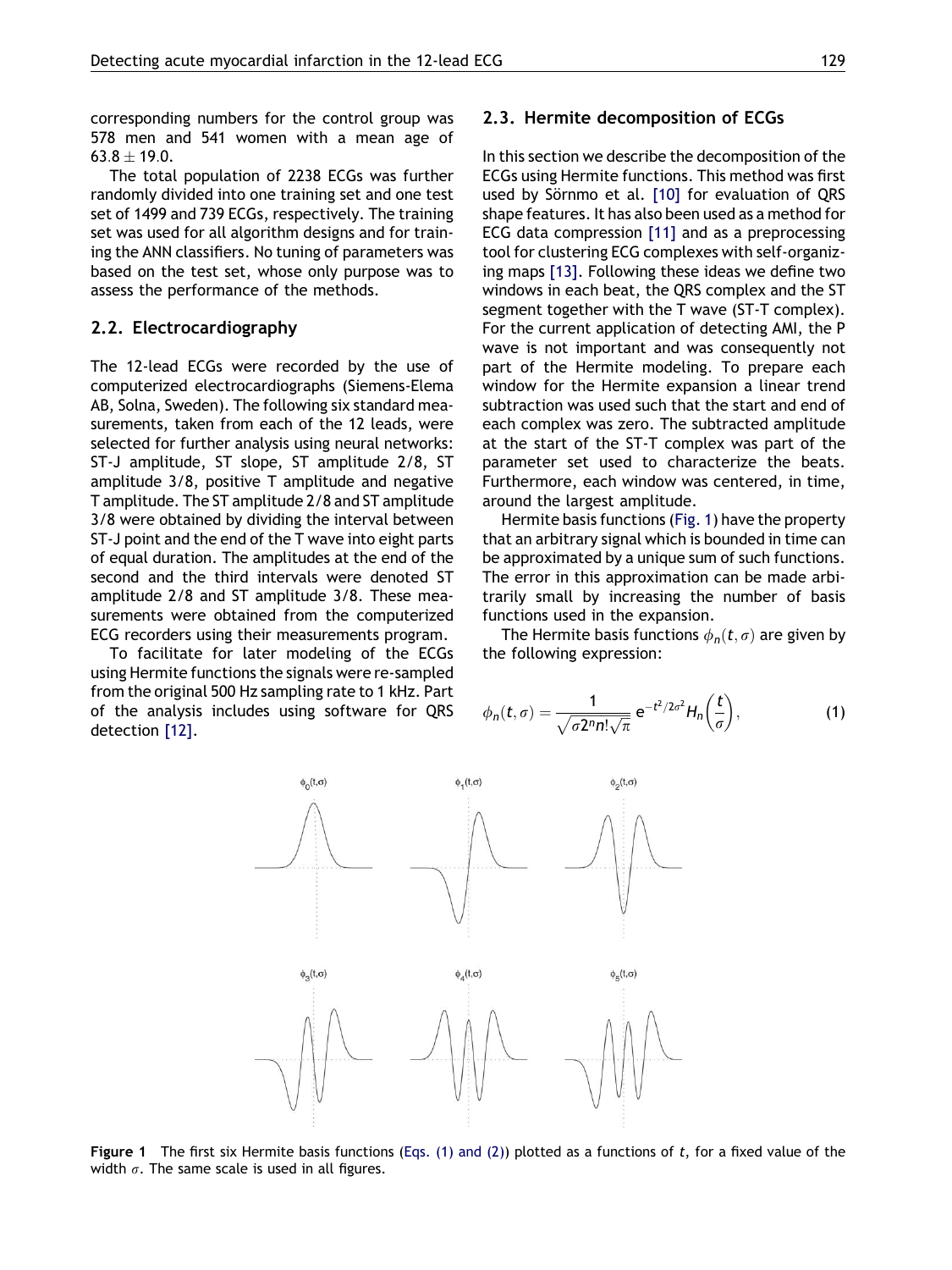where the width  $\sigma$  approximates the half-power duration.  $H_n(t/\sigma)$  are the Hermite polynomials, given recursively by  $H_0(x) = 1$ ,  $H_1(x) = 2x$ , and

$$
H_n(x) = 2xH_{n-1}(x) - 2(n-1)H_{n-2}(x).
$$
 (2)

The QRS and ST-T complexes, generically denoted as  $\xi(t)$ , can be expressed as a sum of these functions:

$$
\xi(t) = \sum_{n=0}^{N-1} c_n(\sigma) \phi_n(t, \sigma) + e(t, \sigma), \qquad (3)
$$

where the error  $e(t, \sigma) \rightarrow 0$  as  $N \rightarrow \infty$ . The uniqueness of this expansion is guaranteed by the orthonormality:

$$
\sum_{t=-\infty}^{\infty} \phi_m(t,\sigma)\phi_n(t,\sigma) = \delta_{mn}.
$$
 (4)

This allows for an easy evaluation of the coefficients in Eq. (3); multiplying by  $\phi_m(t, \sigma)$  and summing over time, one obtains immediately

$$
c_n(\sigma) = \sum_{t=-\infty}^{\infty} \phi_n(t,\sigma) \xi(t).
$$
 (5)

The discrepancy between the  $\xi(t)$  and its expansion (Eq. (3)) is measured by the summed square error

$$
\sum_{t} |e(t,\sigma)|^2 = \sum_{t} \left| \xi(t) - \sum_{n=0}^{N-1} c_n(\sigma) \phi_n(t,\sigma) \right|^2.
$$
 (6)

This error depends on the choice of  $\sigma$ . The optimal  $\sigma$ was found by stepwise incrementation of  $\sigma$  in order to find the expansion that resulted in the lowest possible error.

There is still a choice of how many Hermite functions to use in the expansion (Eq. (3)). Adding more functions will decrease the error between the original and the reconstructed ECG, at the expense of having more expansion coefficients. Fig. 2 shows the original V2 lead of an AMI ECG together with the reconstructed one, using 3, 5, 11 and 20 Hermite functions for each complex. The normalized root mean squared (RMS) deviation between the reconstructed and the original ECG leads were 0.19, 0.11, 0.054 and 0.040 for the expansions using 3, 5, 11, 20 basis functions, respectively. The RMS values were averaged over all leads and all ECGs in the full data set.

We decided to use 11 Hermite functions for both the QRS and the ST-T complex. This generally allowed for reconstructed leads that visibly were very similar to the original ones. However, not all of the Hermite components were actually used as feature variables in the classification. The reason for using more Hermite functions than actually needed for the classification of the ECG is that ECGs will be reconstructed from the Hermite coefficients  $c_n$  in the case-based sensitivity analysis (cf. [Section 2.5\)](#page-4-0). The selection of components used



Figure 2 Reconstruction of lead V2 (thin line) for an AMI ECG. Graphs A—D shows the reconstruction (thick line) using 3, 5, 11 and 20 Hermite functions, respectively.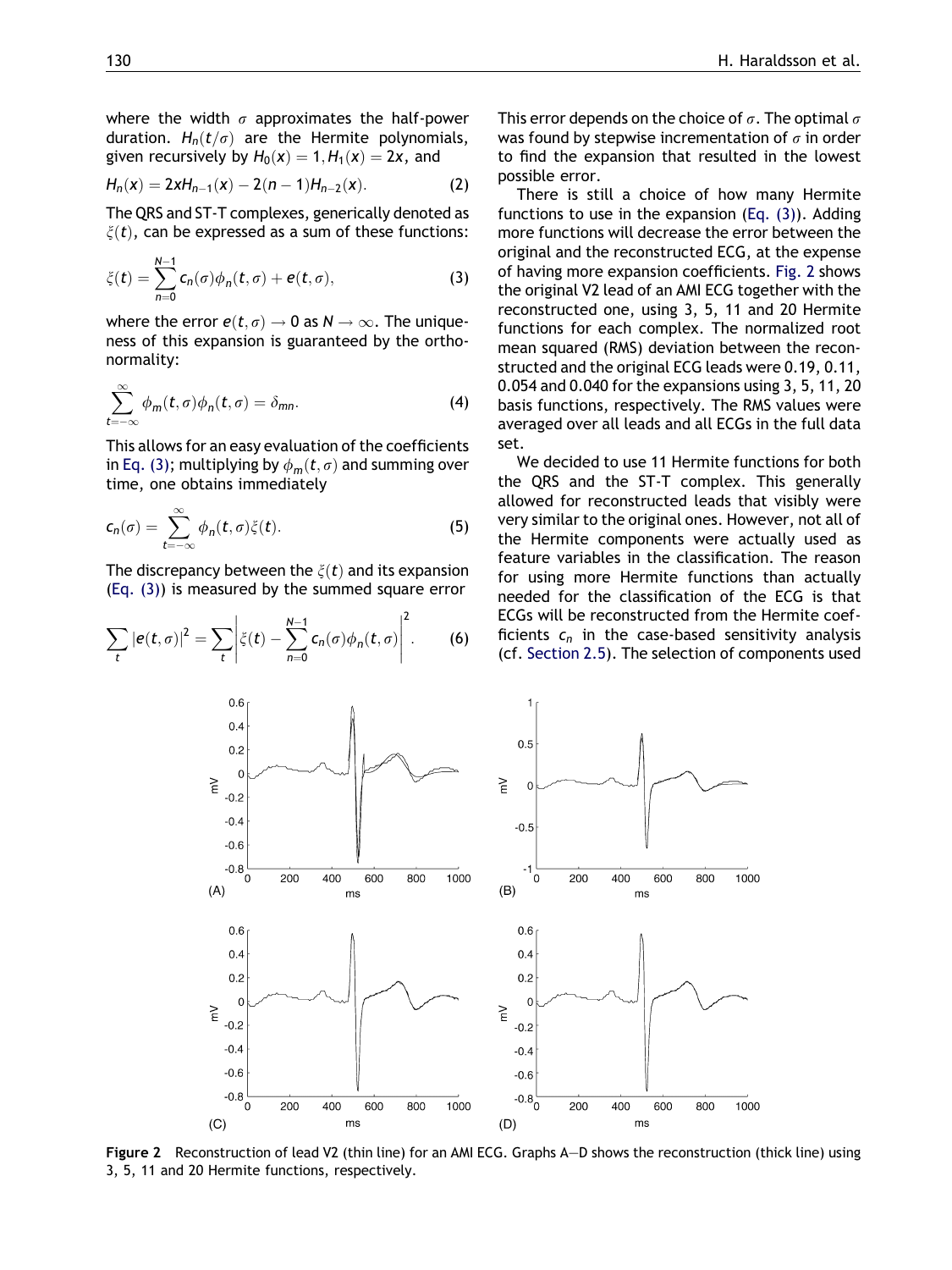<span id="page-4-0"></span>in the classification of the ECGs were determined using cross-validation on the training set.

# 2.4. Artificial neural networks

In this study we have used Bayesian inference techniques for ANN learning. Bayesian training of ANNs consists of picking a number of independent ANNs, each defined by its set of weights w, from a probability distribution. This posterior distribution  $p(w|D)$ , which is a function of the weights w, represents the degree of belief for the different ANNs using the observed patient data D and is constructed using Bayes' theorem. To make a prediction for a test case one has to, theoretically, integrate over a multi-dimensional weight space. Practically, one approximates the integration with a finite sum, i.e. the average output  $\langle v(x_{test})\rangle$  for a test case  $x_{test}$ , is computed as

$$
\langle \mathbf{y}(\mathbf{x}_{\text{test}}) \rangle = \frac{1}{L} \sum_{i=1}^{L} \mathbf{y}(\mathbf{w}_i, \mathbf{x}_{\text{test}}), \tag{7}
$$

where  $y(w_i, x_{test})$  is the output of the ANN defined by the set of weights  $w_i$  that is drawn from the probability distribution  $p(w|D)$  using Markov Chain Monte Carlo methods [\[14\]](#page-9-0). The training of the ANNs was accomplished using the software package of Neal [\[15,16\].](#page-9-0)

The ANNs consisted of one input layer, one hidden layer and one output layer. The number of input nodes ranged from 48 to 108 depending on the set of input variables used. The hidden layer contained eight nodes and the output layer consisted of one node that encoded whether the ECG originated from a patient that suffered from AMI or not. The number of hidden nodes was selected using three-fold crossvalidation on the training set.

When training Bayesian ANNs some parameters have to be set, including the number of networks L to average over and hyper-parameters to use in the posterior distribution. This model selection was also accomplished using three-fold cross-validation on the training set. The result of the Bayesian training procedure is L ANNs, whose outputs are averaged according to Eq. (7) to obtain the final output. The averaged output of these L networks is, throughout the paper, referred to as an ANN classifier.

## 2.4.1. Measuring the performance

The performance of the ANN classifiers was assessed using the test set comprising 739 randomly selected patients from the total population of 2238 cases. This test set was not part in any algorithm design or model selection. For each test case in the test set the ANN classifier presents an output value between 0 and 1. A threshold in this interval was used above which all values were regarded as consistent with AMI. By varying this threshold, a receiver operating characteristic (ROC) curve was obtained. The performance of each ANN classifier was measured as the area under the ROC curve. The 95% confidence limits of the area were estimated by a bootstrap technique [\[17\]](#page-9-0).

The difference in performance between two ANN classifiers was measured as the difference in area under the ROC curves. The statistical significance of such an observed area difference was assessed by means of a permutation test [\[17\]](#page-9-0) as follows:

A new classification list was created by randomly selecting for each of the 739 test cases either the classification made with the first ANN or the classification made with the other ANN. A second list was created from the classification not included in the first one. The two lists were used to construct two ROC curves, and the areas under the curves were calculated, as was the area difference (test statistic). The procedure was repeated 50,000 times. The relative frequency of area differences that had an absolute value greater than the actual difference was taken as the probability of obtaining at least the actual area difference if no true difference existed.

### 2.5. Case-based sensitivity analysis

In a case-based analysis we are interested in a single ECG and the diagnosis it received using a trained ANN classifier. By case-based sensitivity analysis for ECGs we aim at finding regions of a 12-lead ECG that are critical to the output of the trained ANN classifier. There are situations where such a case-based analysis of ECGs may be of interest, namely:

- Explaining the functioning of the ANN classifier by showing regions of the ECG critical to the ANN output.
- Understanding misclassified ECGs by ''reverse engineering''.
- Feature selection.

The approach taken in this paper for the sensitivity analysis is based on the notion of causal importance, since the method will monitor the ANN output response when manipulating the ANN inputs. This is different from the notion of predictive importance which aims at monitoring the generalization performance when deleting ANN inputs, where the latter often requires retraining of the ANN classifier.

The proposed method will perturb a small number,  $N_{mod}$ , of ANN inputs. The size of each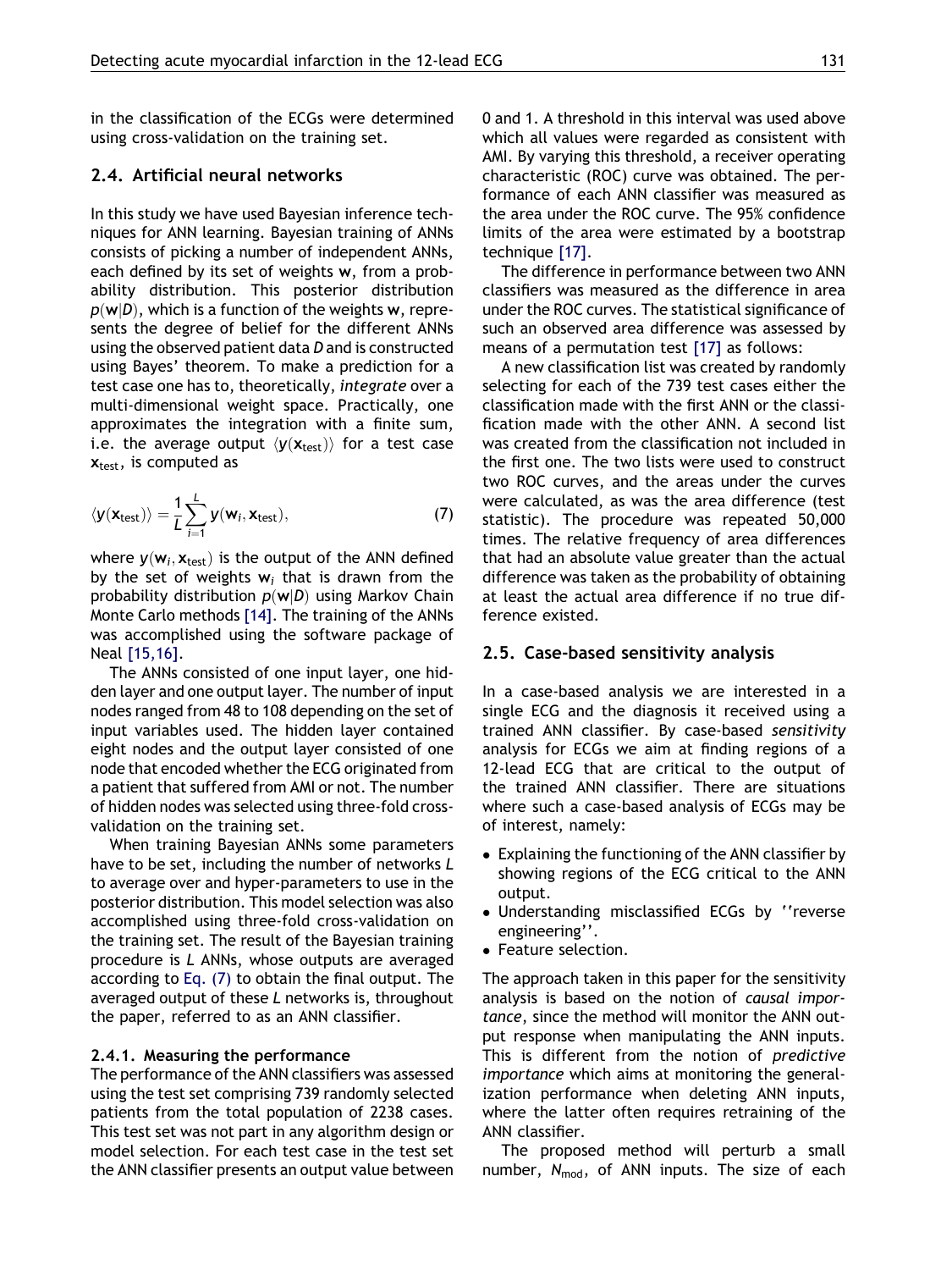<span id="page-5-0"></span>perturbation, measured in units of standard deviation over the ANN training set, is constrained not to be larger than some constant. The aim is to select the perturbation, following these constraints, that maximizes the change in ANN output.

To see why this is useful, consider the case when the ANN classifier has diagnosed a certain ECG as showing signs of myocardial infarction. By producing a perturbed ECG which the ANN classifier classifies as healthy, and comparing this perturbed ECG to the original one, one may reveal information about what parts of the ECG that the ANN classifier found critical when computing the output. Notice that this reconstruction of perturbed ECGs from perturbed ANN inputs is made possible by the fact that the Hermite decomposition is invertible; no such reconstruction is possible in the traditional approach where the feature extraction consists of measuring amplitudes and slopes.

To proceed in finding the optimal perturbation, we discretize the perturbation into M steps. M should be large enough that the output varies smoothly as the inputs move from one perturbation to the next. For the current application,  $M = 10$  was used.

Let  $\epsilon_{il}$  denote the set of possible perturbations of input i:

$$
\epsilon_{il} = \left(-\frac{M}{2} + l\right)\frac{\sigma_i}{M} \quad (l = 0, \ldots, M), \tag{8}
$$

where  $\sigma_i$  is the standard deviation of input *i*. Note that the extremal perturbations are  $\epsilon_{i0} = -\sigma_i/2$  and  $\epsilon_{iM}=\sigma_i/2$ , and that  $\epsilon_{i(M/2)}=0$  which means that  $l = M/2$  corresponds to no perturbation.

The actual perturbation  $dx_i$  of input *i* is expressed as

$$
dx_i = \sum_{l=0}^{M} s_{il} \epsilon_{il}, \qquad (9)
$$

where  $s_{il}$  are binary decision variables defined such that only the one corresponding to the chosen perturbation is turned on:

$$
s_{il} = \begin{cases} 1 & \text{if } x_i \to x_i + \epsilon_{il}, \\ 0 & \text{otherwise.} \end{cases}
$$
 (10)

Obviously, the variables must fulfill the Potts normalization condition:

$$
\sum_{l=0}^{M} s_{il} = 1 \quad (i = 1, ..., N).
$$
 (11)

By this construction, the input vector  $x$  can be changed into one out of possible  $(M + 1)^N$  new input vectors.

This is a NP-hard combinatorial optimization problem, which we address by heuristic methods. An energy (or cost) function is defined as

$$
E({sil}) = \pm \mathbf{y}(\mathbf{x} + d\mathbf{x}({sil}))
$$
  
+  $\alpha \left(\sum_{i=1}^{N} s_{i(M/2)} - (N - N_{mod})\right)^2$ . (12)

The first term serves to maximize the decrease of the output  $v(x)$  (or increase, in the case of the minus sign). The second term favors solutions where  $N_{mod}$  inputs are perturbed;  $\alpha$  is a tunable parameter.

To find a good minimum in this energy landscape, i.e. to find a good solution, we change the binary decision variables  $s_{il}$  into fuzzy, real-valued decision variables, and perform the optimization by means of mean field annealing [\[18\]](#page-9-0). The result of the minimization of Eq. (12) is a set of binary variables that defines the optimal perturbation, i.e. the perturbation of the original input that will have the largest effect on the output of the ANN classifier. This modified input also corresponds to a new ECG by means of the Hermite expansion.

Apart from the requirement that exactly  $N_{mod}$ inputs be perturbed, we imposed the additional constraint that the perturbed inputs must all come from two leads. This constraint is optional; gathering all the perturbations into two leads has the advantage of making these perturbations easier to see, and of increasing the detail in the perturbation of the beat. To impose this constraint, the energy function (Eq. (12)) is modified by adding the term

$$
\beta\left(\Theta-\sum_{e=1}^{12}\theta(n_e)\right)^2,\tag{13}
$$

where  $\beta$  is another tunable parameter and  $n_e$  the number of modified inputs for lead e:

$$
n_e = \frac{N}{12} - \sum_{i \in \text{lead } e} s_{i(M/2)}.
$$
 (14)

Recall that  $N/12$  is the number of inputs per lead.  $\theta(n_e)$  is a soft measure of whether lead e is perturbed or not, defined as

$$
\theta(n_e) = \frac{1}{1 + \exp(-2(n_e - 0.5))}.
$$
\n(15)

The reason for using this soft sigmoid rather than a step function with threshold 0.5, comes from the mean field annealing procedure that uses fuzzy decision variables.  $\Theta$  is the value of  $\sum_{e=1}^{12} \theta(n_e)$ when the desired solution is reached,  $\Theta =$  $2\theta(N_{mod}/2) + 10\theta(0)$ , for the 2-lead constraint.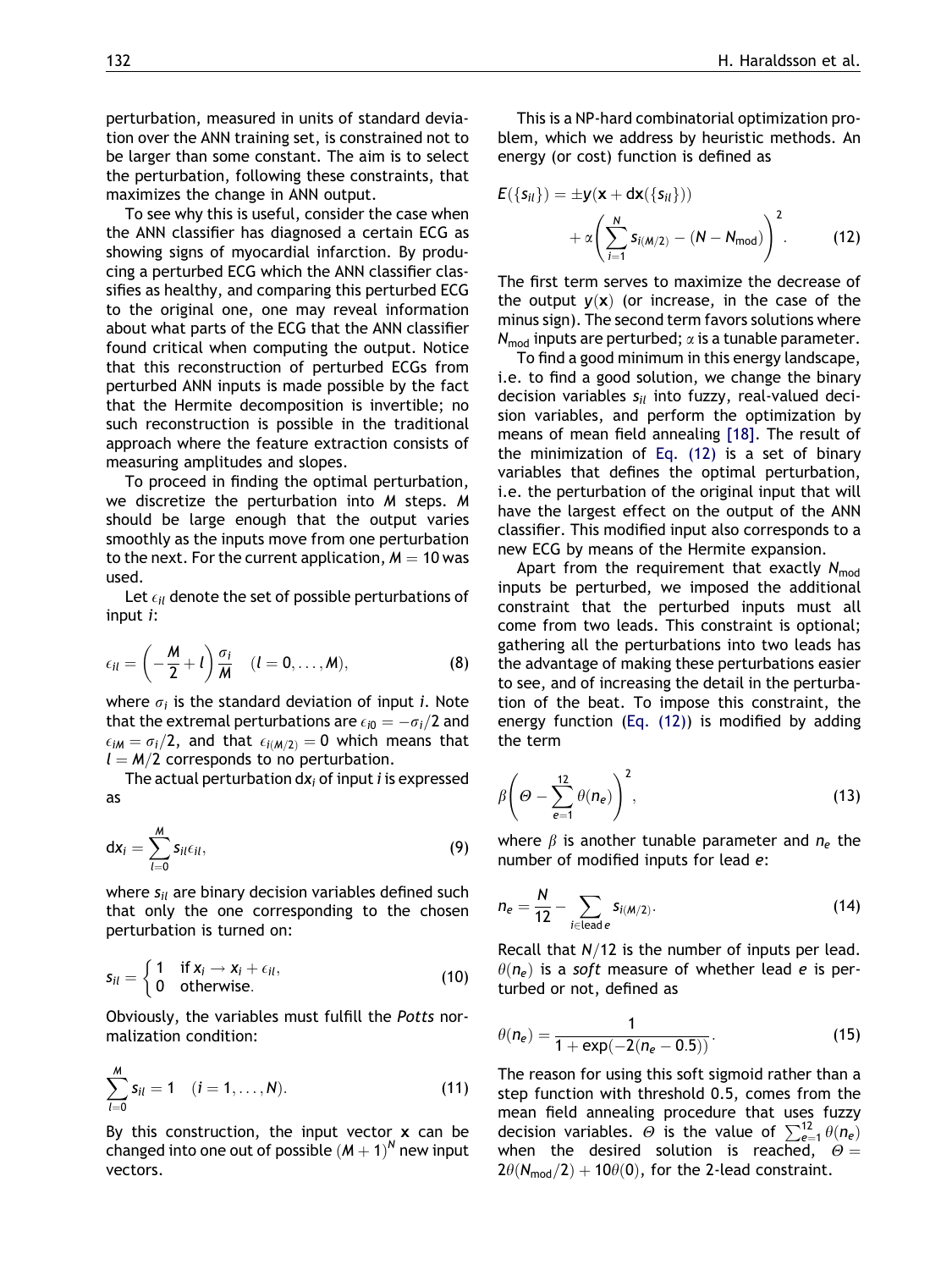| Input variables                                       | QRS complex            | ST-T complex                                                     |  |
|-------------------------------------------------------|------------------------|------------------------------------------------------------------|--|
|                                                       | Hermite expansion ANNs |                                                                  |  |
| Hermite components<br>Amplitude shift<br>QRS duration | $2(c_0, c_1)$          | 5 $(c_0, c_1, c_2, c_3, c_4)$                                    |  |
|                                                       | ST-T amplitude ANNs    |                                                                  |  |
| Amplitudes                                            |                        | 5 (ST-J amp, ST-2/8 amp, ST-3/8 amp,<br>$T_+$ amp and $T_-$ amp) |  |
| Slope                                                 |                        | 1 (ST slope)                                                     |  |

|  |  | Table 1 Number of input variables used, for each lead, when training different ANN classifiers |  |  |  |  |
|--|--|------------------------------------------------------------------------------------------------|--|--|--|--|
|--|--|------------------------------------------------------------------------------------------------|--|--|--|--|

# 3. Results

# 3.1. Selecting input variables

The QRS and ST-T complexes were decomposed using 11 Hermite components each. Of these, only a few were used when training the ANN classifiers. The selection of inputs to the ANN was performed using three-fold cross-validation on the training set which resulted in the following set:  ${c_0, c_1}$  for the QRS beat and  $\{c_0, c_1, c_2, c_3, c_4\}$  for the ST-T beat (see Table 1). The amplitude shift defined in the preprocessing step prior to the Hermite expansion and the QRS duration were also part of the input variable set. The variables not used in the training were, however, stored in order to be used when reconstructing the modified ECGs.

To compare with the results found by Hedén et al. [\[6\]](#page-9-0) we have also used amplitude and slope measurements from the ST-T complex (see Table 1).

## 3.2. Comparing ROC area performance

Table 2 shows the performance of the ANN classifiers, in terms of the area under the ROC curve. We present results using all 12 leads and results using a

| Table 2 The results of the ANN classifiers using<br>different sets of inputs                                           |                                                                                  |  |  |  |  |  |
|------------------------------------------------------------------------------------------------------------------------|----------------------------------------------------------------------------------|--|--|--|--|--|
| Input data set                                                                                                         | ROC area (%)                                                                     |  |  |  |  |  |
| Hermite expansion (12 leads)<br>ST-T amplitudes (12 leads)<br>Hermite expansion (8 leads)<br>ST-T amplitudes (8 leads) | 83.4 (80.6, 86.3)<br>84.3 (81.6, 87.1)<br>82.7 (79.8, 85.6)<br>82.2 (79.4, 85.3) |  |  |  |  |  |

The 95% confidence intervals, given in parentheses, are estimated using a bootstrap technique. For each input set 10 independent ANN classifiers were trained. The median ROC area and its corresponding confidence interval are presented in this table.

subset of eight leads only. This reduction is supported by the fact that the extremity leads III, aVF, aVL and aVR are constructed using leads I and II, e.g. lead  $III = II - I$ .

When using all 12 leads, a marginally larger ROC area (84.3%) is obtained for the representation using ST-T amplitudes compared to the Hermite expansion representation (83.4%). This difference is not statistically significant ( $P = 0.4$ ). Hedén et al. [\[6\]](#page-9-0) reported an ROC area of 86% using the ST-T amplitudes as inputs. The data set used in their study contained a larger group of normals (10,452 ECGs), which may explain their somewhat better performance.

Using only eight leads (V1-V6, I and II) as inputs to the ANN classifiers, the performance is almost the same for the Hermite and the ST-T representation, 82.7 and 82.2% respectively  $(P = 0.8)$ . For ANNs trained with ST-T amplitudes, the ROC area is significantly larger when using 12 leads than when using eight leads ( $P = 0.04$ ). Looking at a particular point of the ROC curve we obtain sensitivity values of 56.3 and 63.3%, at a specificity level of 85.0%, for ANN classifiers using the ST-T representation with 8 and 12 leads, respectively. The corresponding values for the Hermite classifiers were 59.3% for 8 leads and 61.5% for 12 leads.

One can conclude that representing the ECGs in terms of Hermite expansion coefficients together with preprocessing parameters (QRS duration and the amplitude shift) is almost as good the ST-T amplitudes, when detecting AMI using ANN classifiers. The former representation, however, has the advantage of being invertible, i.e. one can recover the complete ECG signal from it. This is further pursued in the case-based sensitivity analysis below.

## 3.3. Sensitivity analysis

Here we present some results using the case-based sensitivity method described in [Section 2.](#page-1-0) Our optimization procedure perturbs a small number of the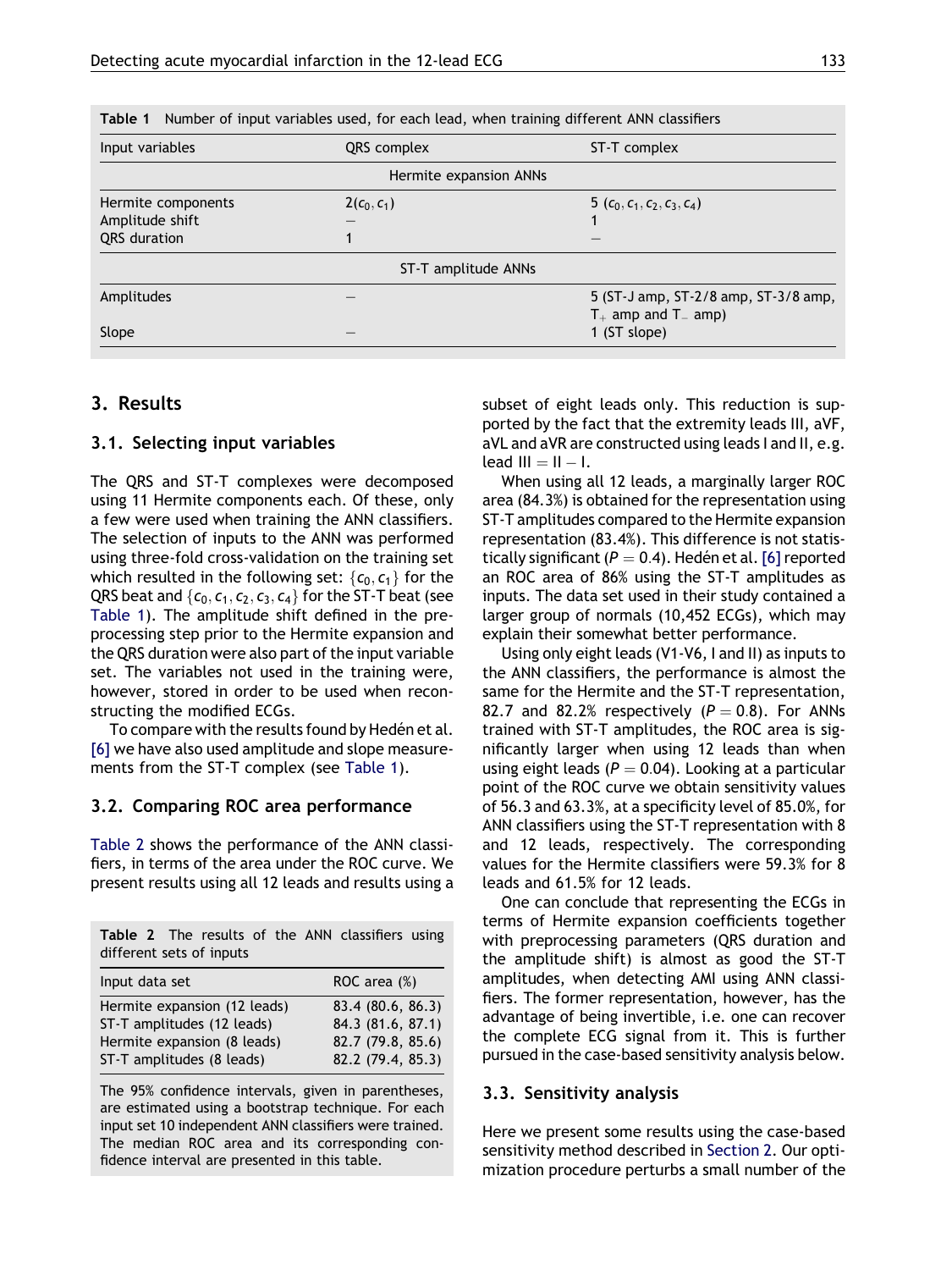Hermite components fed to the ANN, such that the change of the ANN response is as large as possible. These modified Hermite coefficients, along with the unperturbed components, are then used to reconstruct a modified ECG. This modified ECG is displayed along with the original ECG reconstructed from the unperturbed Hermite coefficients. The modifications are clearly visible, and indicate the ECG regions critical for ANN performance.

The ANNs trained with 12 leads were used throughout; 6 inputs from 2 leads were allowed to be modified by up to half a standard deviation each (cf. [Section 2.5](#page-4-0)). The sign in [Eq. \(12\)](#page-5-0) was selected so as to change the diagnosis; ECGs that gave an ANN output larger than 0.5 were modified so as to decrease the output, and ECGs that gave an output smaller than 0.5 were modified so as to increase the output. Only the five Hermite coefficients corresponding to the ST-T complex, and the amplitude shift, were allowed to be modified. The QRS durations were kept constant as changing them would compress or expand the entire beat in time in an curious manner. The two Hermite coefficients corresponding to the QRS complex were also kept fixed as they are less important for the diagnosis of AMI; we chose to focus on the ST-T complex in this analysis.

Fig. 3 shows an AMI ECG from the test set that was correctly classified by the ANN. The original ANN output was 0.94; the ANN output when fed with the optimally perturbed coefficients was 0.76.

The interpretation is as follows: reducing the STdepression of the ST complex in the V2 and V3 leads produces an ECG that is, according to the ANN, more ''healthy'' i.e. showing less signs of AMI. These are thus the regions that were, according to our automatic sensitivity analysis, most important for the ANN in making its decision. This corresponds very well to what an experienced ECG reader would select as being the important part of the ECG for a diagnosis of AMI.

Another example can be found in Fig. 4 which shows another AMI ECG correctly classified by the





Figure 3 An ECG from the AMI test set. The thick line corresponds the modified ECG and the thin line is the ECG seen by the ANN classifier. A difference can be seen in the ST-T complex of leads V2 and V3, which are the regions critical for the ANN classification.

Figure 4 An ECG from the AMI test set. The thick line corresponds the modified ECG and the thin line is the ECG seen by the ANN classifier. A noticeable difference can be seen in lead III.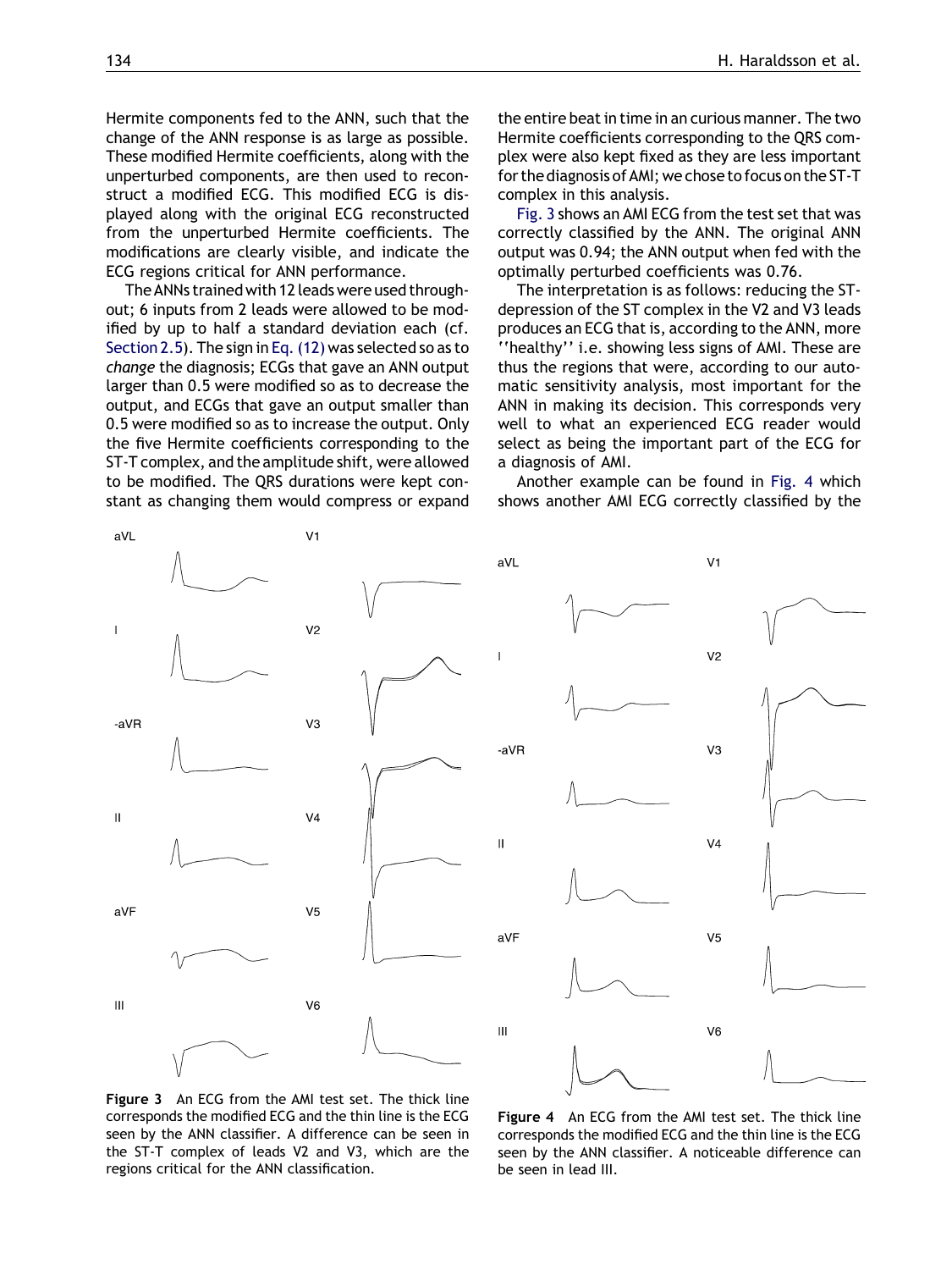ANN. For this ECG the case-based sensitivity method resulted in a modified ECG with a noticeable difference in lead III. (There is also a small, hardly visible, change in lead V2.) The difference corresponds to a lowering of the ST elevation in lead III, thus making the signs of AMI less pronounced. (The ANN output was lowered from 0.93 to 0.84.) This is again in accordance with what a human expert would say.

To what extent do the regions found by the casebased sensitivity method correspond to regions that an experienced ECG reader would classify as important? To answer that question an experienced ECG reader examined all AMI cases from the test set. The ECG reader was instructed to select the two leads where the most important signs of AMI was found. The ECG reader managed this task for 146 of the 371 AMI cases in the test set; the others were dismissed as inconclusive.

These selected leads were then compared to the two leads that the case-based sensitivity method found for the same set of test ECGs. In 64 of these 146 cases (46%) at least one of the leads agreed. The experienced ECG reader most often selected leads V2, V3, III and aVF, whereas our method focused on all pre-cordial leads together with lead III.

# 4. Discussion

## 4.1. Main findings

The results show that the 12-lead ECG can be represented using Hermite polynomials when diagnosing AMI using ANN classifiers. The performance was slightly better using traditional amplitude (and slope) measurements from the ST-T complex (84.3% compared to 83.4%,  $P = 0.4$ ). The performance using Hermite polynomials was also in accordance with previous findings [\[6\]](#page-9-0).

An important aspect of ANN learning is to be able to explain the way ANNs work. In this paper we have developed an approach that implicitly tries to explain the functioning of the ANN by finding small perturbations of the inputs that correspond to large changes in ANN output. This together with a Hermite representation of the leads results in a modified ECG that can be visualized. Differences between the original and the modified ECG represent critical regions for the ANN classifier.

The comparison between the experienced ECG reader and the case-based sensitivity method showed only a limited agreement (46% where at least one of the two leads agreed). This may seem like a large discrepancy, but bear in mind that the leads are correlated, the AMI information is not resident in only one or two of the directly measured leads, and there is additional redundancy in the ECG as four of the leads are constructed as linear combinations of leads I and II. Therefore, one can never hope to obtain an exact or near-exact match.

The leads focused on by the human reader depends to some extent on his or her habits; the physician is used to focus on leads V2 and V3, but in some cases there may be more information in the other pre-cordial leads, picked up by the ANN but not easily discernible for the human eye. A more systematic investigation with at least two experienced ECG readers is needed in order find intraobserver and inter-observer variabilities among them. As for the ANNs, there is a semi-degeneracy in the optimal perturbations: there is one perturbation found to give the largest change in ANN output, but as the network uses information from all 12 leads there are often other perturbations involving other leads that also give a fairly large change in output. What's more, there is nothing magic about our selection of the number of ANN inputs to vary or the maximum perturbation of each input, and changing these parameters sometimes results in different leads being selected. In addition, the minimization of the cost function ([Eq. \(12\)\)](#page-5-0) is a difficult problem, and one may not always find a good solution; further developments with respect to the construction and minimization of this cost function may therefore be needed.

Further refinements of the method are needed, but we believe that what we have already looks promising and much more attractive than the ''black box'' operation often characteristic of ANNs and other data mining tools.

## 4.2. Clinical implications

Previous studies (e.g. [\[6,19,20\]](#page-9-0)) indicate that ANN can be used to improve automated ECG interpretation for AMI. Even experienced cardiologists can benefit from using ANNs as decision support when diagnosing AMI [\[6\].](#page-9-0) This improvement could lead to more accurate early diagnosis of AMI for patients attending the emergency department. The lack of an explanation for each diagnosis made by the ANN classifier has often been regarded as a drawback. The proposed case-based sensitivity method together with the Hermite representation of the 12-lead ECG is an approach to eliminate that drawback. This method could indicate ECG leads, and part of these leads, important for a particular diagnosis. For the treating physician such an explanation could improve his/her confidence in the decision support system. Also, and equally important, it could help the physician to reject a diagnosis that is incorrect.